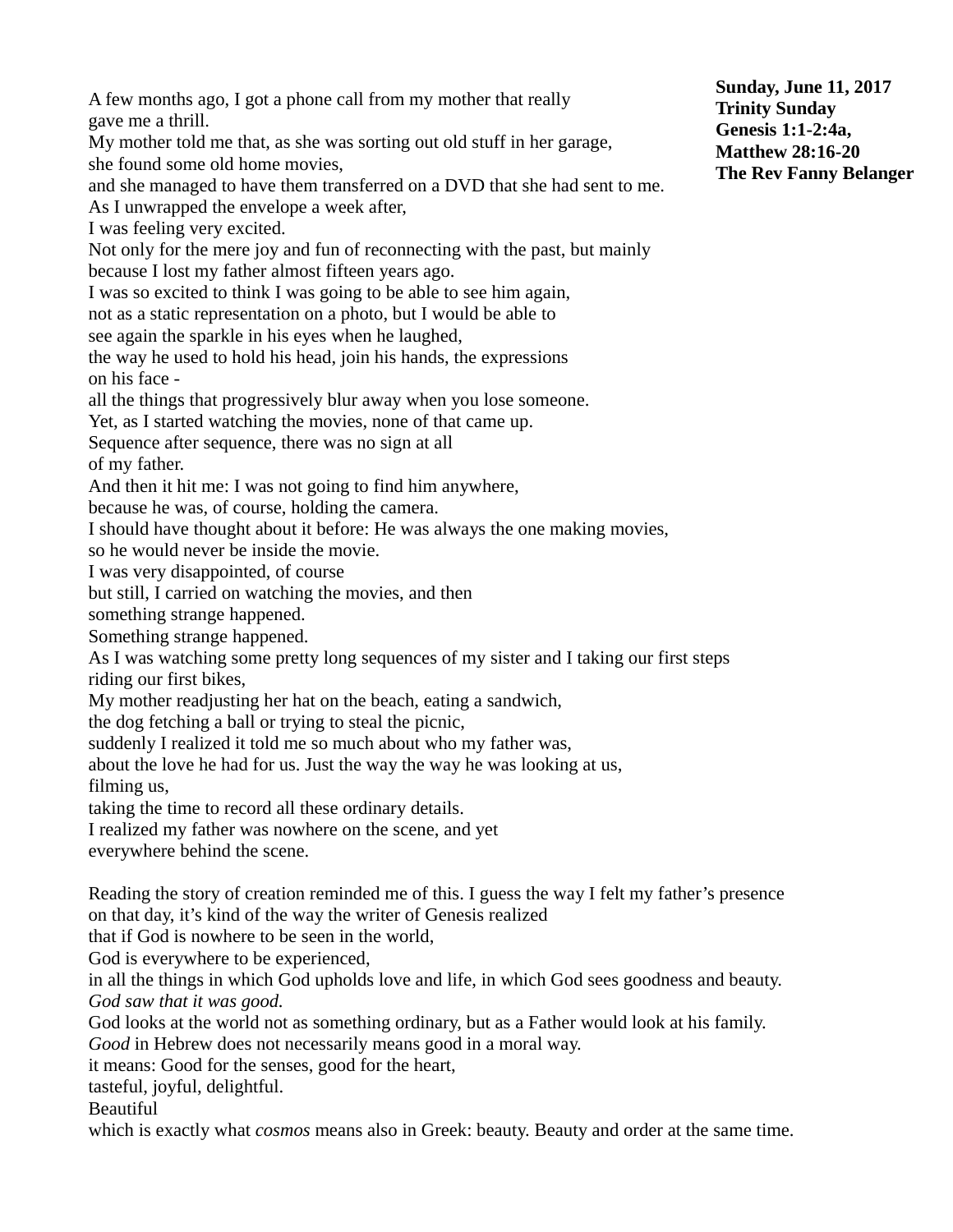God creates order and beauty. We often say that this text is poetry, well it is also a meditation. It's very soothing to read and, I don't know about you, but I think God's work week is pretty awesome. I wish I could work like God, really. Step by step, one thing after another: light, sky, oceans. God processes with order, authority and calm. Even if each one of God's work days may last a few millions years, God has all the time in the world. God does not get impatient, tired, bored. God does not doubt God's skills. God is proud and happy and delights in his work. More than a worker, God looks like a housewife to me, a mother or a grandmother getting the house ready for the guests, for the family. Don't we say that *God sets a table before us*? God is like a housewife waiting for her guests, cooking meals, filling cups, lighting lights, arranging flowers. God prepares a home for us, to give it to us, for free. And so I think that when God gives commandment to man and woman *to have dominion over the earth,* it has nothing to do with a license to steal from it, exploit it or make a profit out of it. In Latin, *domus* is the house and to be the *dominous* is to be the housewife, or the family man. If we think about it, strangely, God's first commandment is not to worship God, God's first commandment is to take care of the gift, to rejoice in it. We could wonder what it means again today when we are obviously ruining the earth, the waters and the skies because of our own selfish interest because of our indifference and negligence? We often like to believe that this text of Genesis is a license to do whatever we please with the earth when actually, if we look closer, there is no place for predators in God's house, literally. Humans and animals alike are given for food the plants of the fields. They all live in harmony, God's house is for friends and family.

Despite its old age and despite the fact that we find this text to be not very scientific, I am surprised to realize how modern it is.

How modern it is and how badly we need to hear it when God speaks to us about an earth where we are commanded to live in peace, with a vision of a common humanity, one world, one human race taking care of all other species. Nobody exploits or abuses. Mankind is man and woman alike.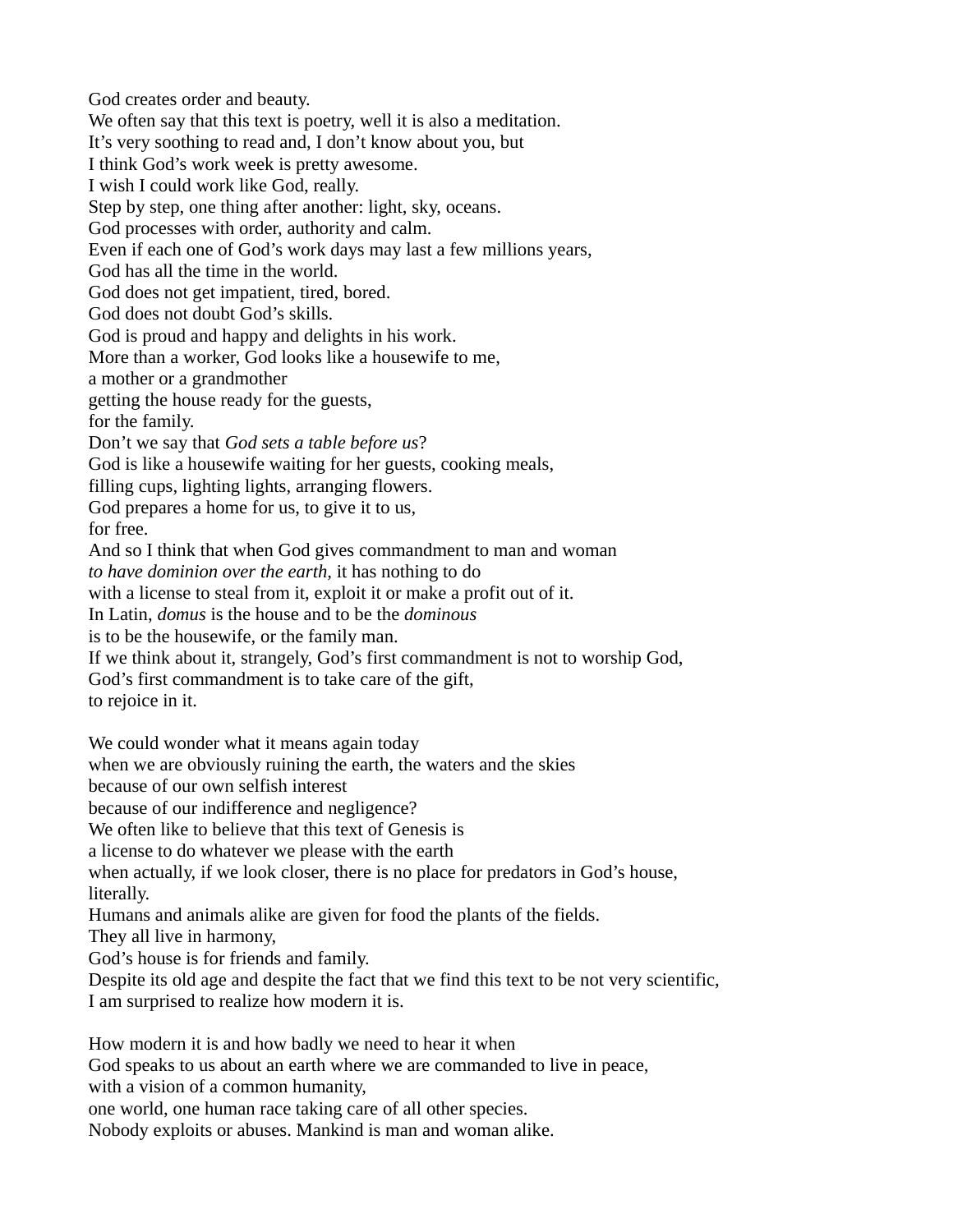*Be fruitful and multiply,* God says to them. Isn't it refreshing to realize that actually the very first commandment God gives man and woman is to be intimate? It's not a license to be licentious, of course. But God talks to the first couple as to newly weds giving them a house to live, to grow in love and to grow a family. To be fruitful in all the ways they can bear fruit. God creates man and woman so they would delight in what they create, as God delights in God's creation. But mostly God commands them to delight in one another. God commands them to delight in one another. That's when we find out something quite interesting: God does not create one human being in God's image and God's likeness.

God creates mankind, male and female,

in God's image and in God's likeness.

When Adam and Eve delight in one another, that's when they look like God,

They delight in one another, the way God delights in Godself.

Turns out it's not Adam that looks like God, it's not Eve.

It's both Adam and Eve, and moreover:

Adam and Eve giving themselves to one another, receiving themselves from one another, they bear together the resemblance to their God.

Two persons united by love, bearing together the resemblance to God,

Yet different, becoming one in the love they share.

Becoming one in the love we share,

it does not have to be about sex, or even about being male and female.

It's about being the lover and being the beloved

and it's about the love given and received -

and the Circle of love

this is the closest we can come to the experience of the mystery of the Trinity we celebrate today.

God is not like Adam, God is not like Eve.

God is like Adam loving Eve who loves Adam in return.

God is altogether the lover, the beloved and the love between them. God is not like Romeo, God is not like Juliet. God is in the same time Romeo who dies for Juliet and Juliet who dies for Romeo. God is not like Mother Teresa, God is not like the leper whom she cares for. God is like Mother Teresa who cares for the leper who smiles to her as he is suffering.

Or if you prefer: God is like a Father who loves his Son, and the Son loves his Father in return, and there is this spirit of love in the midst of them.